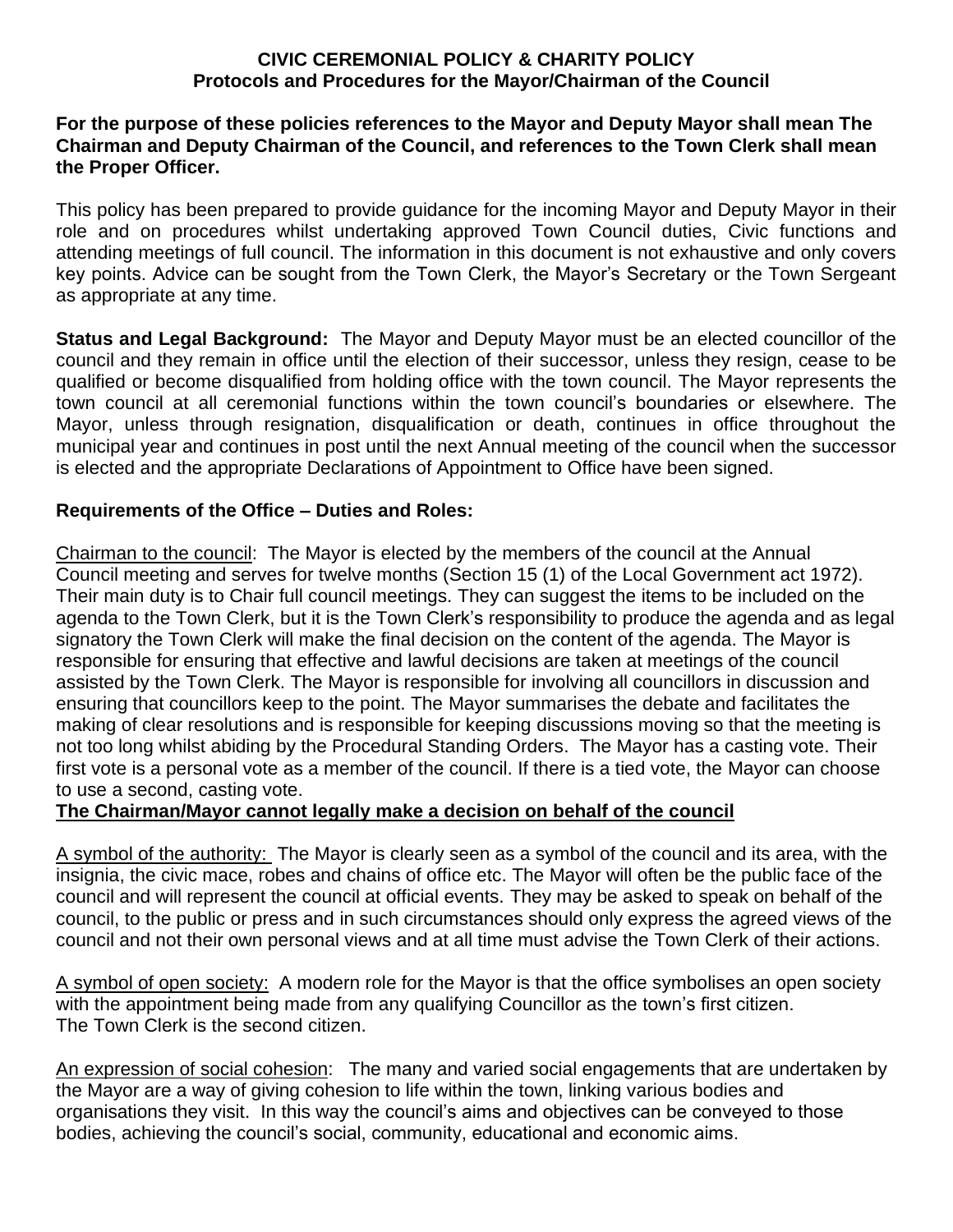**Support for the Mayor:** Day to day support for the Mayor is provided by the Mayor's secretary under the direction of the Town Clerk. The Mayor's secretary is an employee of Deal Town Council who, as well as carrying out other duties for the Council, assists the Mayor during their Term of Office where appropriate.

The Mayor's secretary will arrange an induction meeting with the Town Clerk and new Mayor, once elected at the Annual General Meeting of the Town Council, to review the civic year, discuss lines of communication, diary management, and specific support required. Each Mayor may have different needs or preferences in how they wish to be supported and these must be agreed with the Town Clerk.

**Invitations/Events:** Invitations to functions must not be sent to, or solicited by, the Mayor. The Mayor or Deputy Mayor must not wear any civic insignia in another Town, District or Parish areas without prior permission from that Council. The Mayor's secretary will formally apply for this through the correct channels.

Priority must be given to local events within a 15 mile radius of Deal and to Cinque Ports Mayoral events. For any that fall outside this area excluding KCC Chairman events, the Mayor must first receive permission from the Town Council to attend.

The Mayor's secretary receives invitations for the Mayor via post or email at the Town Hall. The Mayor will be notified of the invitations and will decide on which ones to accept in liaison with the Town Clerk. A programme of confirmed events will be distributed weekly to the Mayor, Town Clerk and Deputy Mayor. On occasions the Mayor may be personally approached to attend an event, these requests must always be directed to the Mayor's secretary for action.

If the Mayor cannot attend the Town Clerk in consultation with the Mayor may request the Deputy Mayor or the Immediate Past Mayor attends on the Town Council behalf if appropriate.

Once it has been confirmed who, if anyone, is attending, an appropriate response will be sent to the host by the Mayor's secretary, who will also check on any details regarding the event, e.g. if a speech or any specific duty is required, dress code, insignia preferred, transport, parking arrangements etc.

All correspondence for the Mayoralty is kept in the Town Hall.

The Town Sergeant will liaise with the Town Clerk and the Mayor's secretary regarding the details for civic events, carrying out their duties as the council Mace Bearer, Mayor's driver and caring for the civic regalia. It should be remembered that the Town Sergeant will be collecting the Mayor and their consort from their home addresses or Town Hall when appropriate, but as with all council staff, both the Mayor's secretary and Town Sergeant are responsible to the Town Clerk, not an individual councillor including the Mayor.

**Transport/Town Sergeant & Deputy Town Sergeant:** The Town Sergeant and Deputy Town Sergeant has the appropriate vehicle (usually the official DTC car) and insurance to drive the Mayor or Deputy Mayor when requested to attend appropriate civic events, engagements, and functions. Most engagements will be local with occasional visits to other Cinque Ports.

The Town Clerk will make the decision if the Town Sergeant/Deputy Town Sergeant is required on duty but will liaise with the Mayor's secretary and the Mayor. The Mayoral Chains may only be worn if the Town Sergeant, Deputy Town Sergeant or Deal Town Council officer is in attendance. In the event of the Town Sergeant being unavailable or at the request of the Town Clerk when required the Deputy Town Sergeant who also has appropriate car insurance will assist. Alternatively, the Mayor or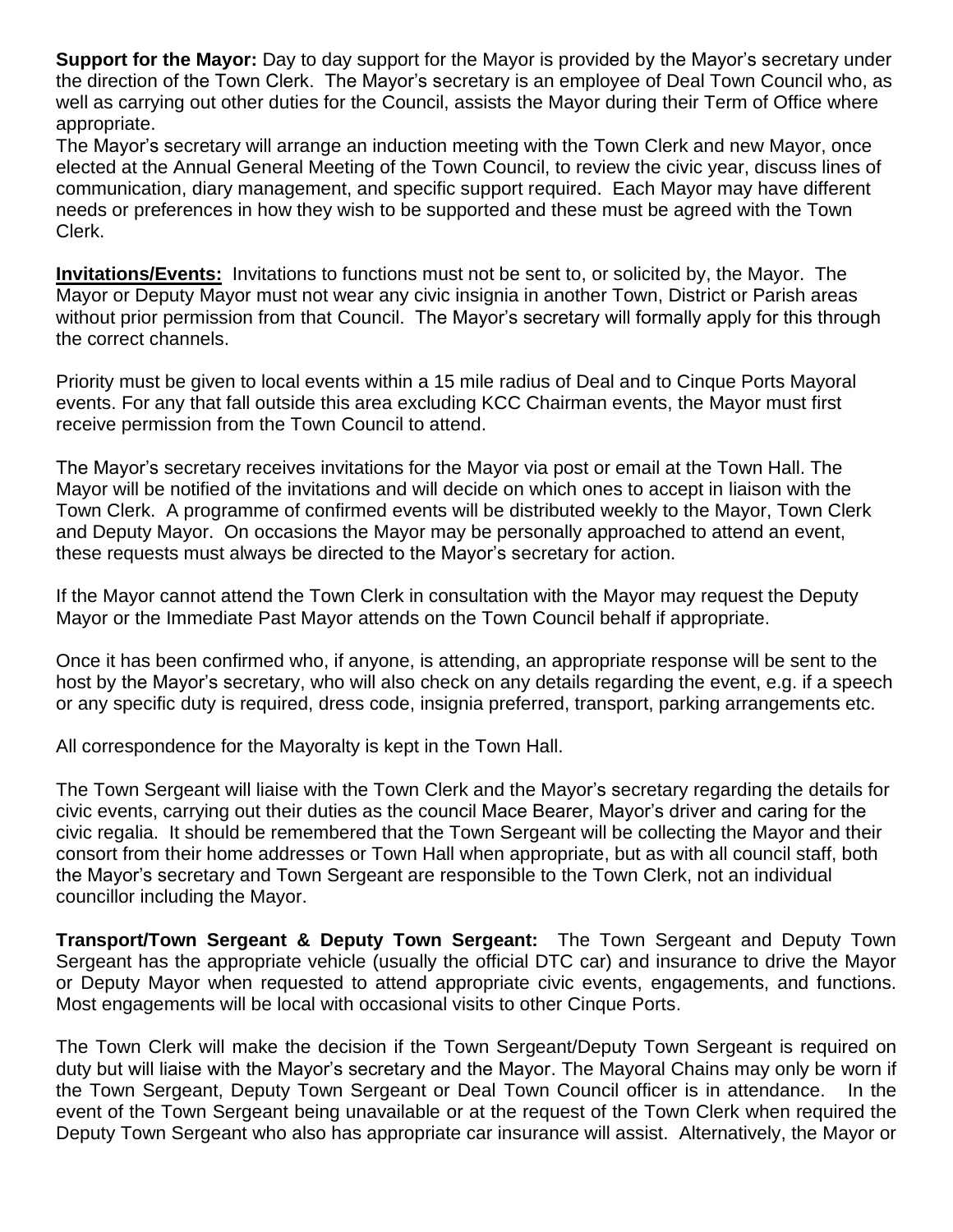Deputy Mayor can make their own travel arrangements if civic regalia is not required, with any travel costs being charged to the Mayoral travel and subsistence allowance.

**Deputy Chairman/Deputy Mayor**: The Deputy only has a civic legal and royal status in the absence of the Mayor, therefore:

Invitations: Invitations to functions should not be sent to (or solicited by) the Deputy Mayor. The Deputy Mayor must not attend functions in their own right, but only when deputising for the Mayor. Invitations must be sent to the Mayors Secretary for processing through the correct channels.

Civic Events: When attending civic events at which Deal Town Councillors are present, the Deputy Mayor will head the group of Deal Town councillors in appropriate robes.

Full Council meetings: The Deputy Mayor will chair meetings of Full Council in the Mayor's absence.

**The Chairman/Mayor Charity Fund:** The Town Council has a Mayor's Charity Account Fund that the Mayor raises money for to be distributed to local charities in Deal (Charity policy refers). All funds raised at events will be held in the Mayor's Charity Fund Account.

To raise money for the fund the Mayor will hold fundraising events, these must be cost neutral to the Council, the Mayor's secretary will be able to advise on suitable events. The cost of putting on these events such as catering, raffle prizes, wine and refreshments must all come from the ticket price of the event unless agreed to come from the Council's hospitality for special reason and supported by Council resolution.

The Mayor will announce the total amount of money raised for the chosen charities at the end of their Term of Office.

**Mayoral Certificates/Awards:** If the Mayor wishes to hand out certificates and/or awards it must be remembered that this is being done on behalf of the Town Council. For this reason the certificates, awards and the recipients must first be agreed at a meeting of full council before action.

**Civic Insignia, Robes, Chain and Mace:** The Mayor and Deputy Mayor each have separate robes of office, chains and badges. The Deputy Mayor may not wear the Mayor's robes or chain, when undertaking civic events. The Deputy Mayor may only wear civic insignia with the Town Clerk's and Mayor's approval.

**Civic Allowances and expenses:** Deal Town Council has agreed a Civic Allowance of £1,100. This allowance covers the Mayor, Deputy Mayor and Mayoress. The split between the Mayor, Deputy Mayor and Mayoress is decided by the Mayor.

These allowances may be used to meet related expenses for the costs of being in office including:

- Clothing
- Sending Flowers
- Partner's Clothing
- Donations to Charities
- Purchase of Raffle Tickets (any prizes are the property of Deal Town Council and must be re-circulated in raffles held by the council and Chairman
- Purchase of Tickets for Mayoralty Events (limited to one guest)
- Personal Hospitality (inc. drinks, lunches and dinners)
- One off civic events to meet travel costs or fund raising events tickets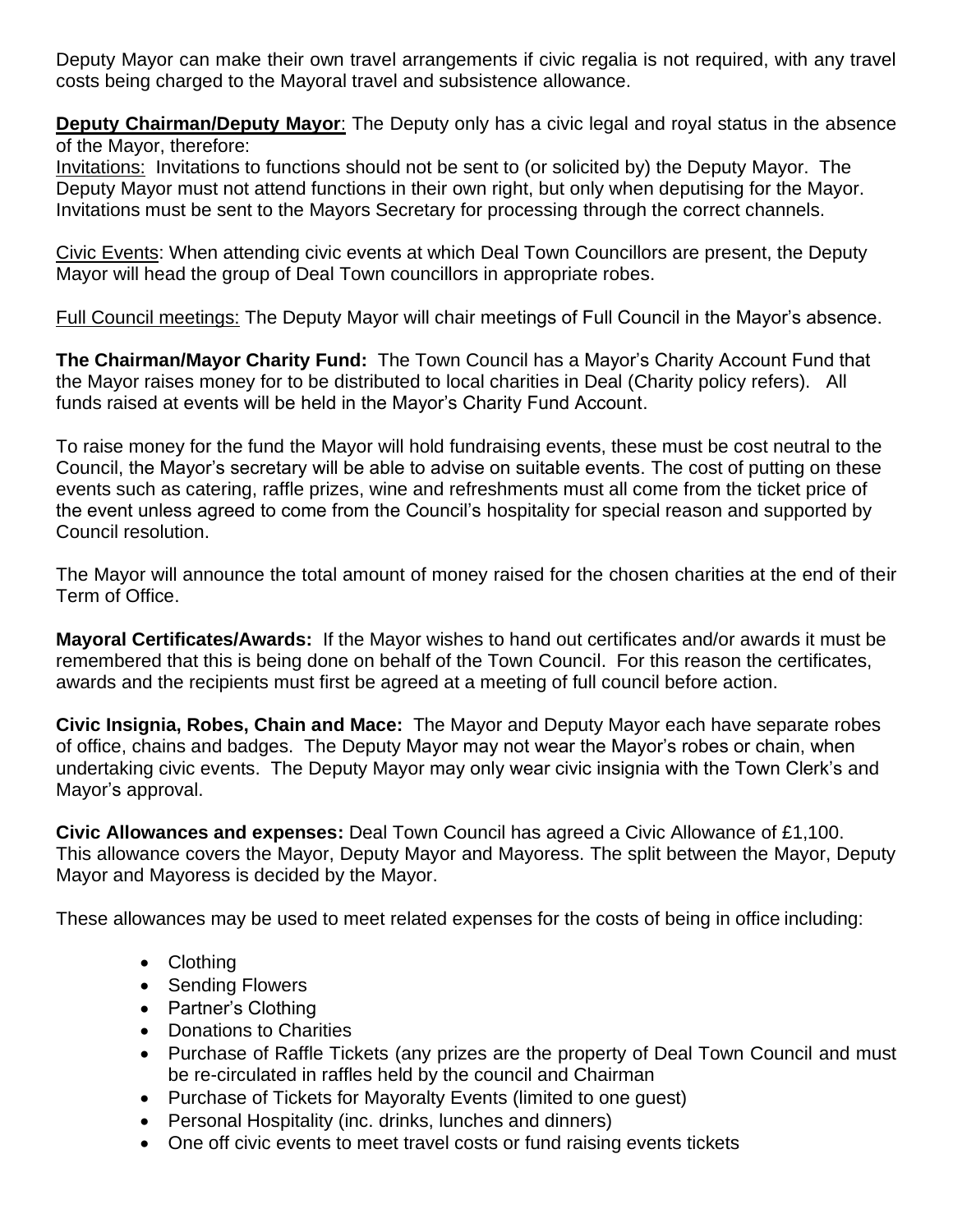In addition to the Civic Allowance, Deal Town Council has agreed a Hospitality Budget of £1,500 This allowance covers the cost of the Mayor, Deputy Mayor and Mayoress attending Civic and other events as detailed above.

Where transport is provided by the Town Sergeant or Deputy Town Sergeant, the cost of this travel is charged to a separate Mayoral Travel and car fuel budgets of £400.

**Charter Day Civic Service:** The Mayor will hold an annual civic Charter Day service on the 13 October (the date the Charter was given to Deal) or a day near this date. The usual practice is to hold the service at the Mayor's Chaplain's church, alternatively the Mayor can choose to hold a nonreligious ceremony. The Mayor will decide with the Town Clerk, Mayor's secretary and Town Sergeant the format for the day.

**Ceremonial Evening:** The council will hold a ceremonial mayoral evening shortly after the annual meeting of the council; business of this evening shall include, the announcement of the Incoming Mayoress/Consort, Deputy Mayoress/Deputy Consort, outgoing Mayor and Deputy Mayor speeches, Incoming Mayor and Deputy Mayor speeches, announcement of the Mayor's Chaplain and Mayoral Cadet. Please see agenda attached.

The maximum number of places to be allocated for this evening at the Town Hall is 80. Invites to be sent as follows;

| <b>Incoming Mayor</b>                                                                                                                         | 1              |
|-----------------------------------------------------------------------------------------------------------------------------------------------|----------------|
| <b>Incoming Deputy Mayor</b>                                                                                                                  | 1              |
| <b>Outgoing Mayor</b>                                                                                                                         | 1              |
| <b>Outgoing Deputy Mayor</b>                                                                                                                  | 1              |
| Lord Warden of the Cinque Ports                                                                                                               | $\overline{2}$ |
| <b>Local MP</b>                                                                                                                               | $\overline{2}$ |
| <b>Chairman of Dover District Council</b>                                                                                                     | $\overline{2}$ |
| Cinque Port Mayors & Consorts (not inc Tsgts)                                                                                                 | 32             |
| <b>Chairman of Walmer Parish Council</b>                                                                                                      | $\overline{2}$ |
| Deal Town Councillors & partners                                                                                                              | 22             |
| <b>Town Clerk</b>                                                                                                                             | 1              |
| <b>Town Sergeant</b>                                                                                                                          | 1              |
| <b>Mayors Secretary</b>                                                                                                                       | 1              |
| Mayors Cadet incoming & escort                                                                                                                | 2              |
| Mayors Cadet outgoing & escort                                                                                                                | 2              |
| <b>Incoming Mayors Chaplain</b>                                                                                                               | 1              |
| <b>Outgoing Mayors Chaplain</b>                                                                                                               | 1              |
| <b>Incoming Mayoress/Consort</b>                                                                                                              | 1              |
| <b>Outgoing Mayoress/Consort</b>                                                                                                              | 1              |
| <b>Incoming Deputy Mayoress/Consort</b>                                                                                                       | 1              |
| <b>Outgoing Mayoress/Consort</b>                                                                                                              | 1              |
| <b>TOTAL</b><br><b>Contract Contract Contract Contract Contract</b><br>$\blacksquare$<br>$\cdots$<br>and the state of the state of the<br>. . | 79             |

The 1 remaining place to be allocated by the incoming Mayor

Should any places be remaining once all responses are received the incoming Mayor will make the decision on their allocation in liaison with the Town Clerk.